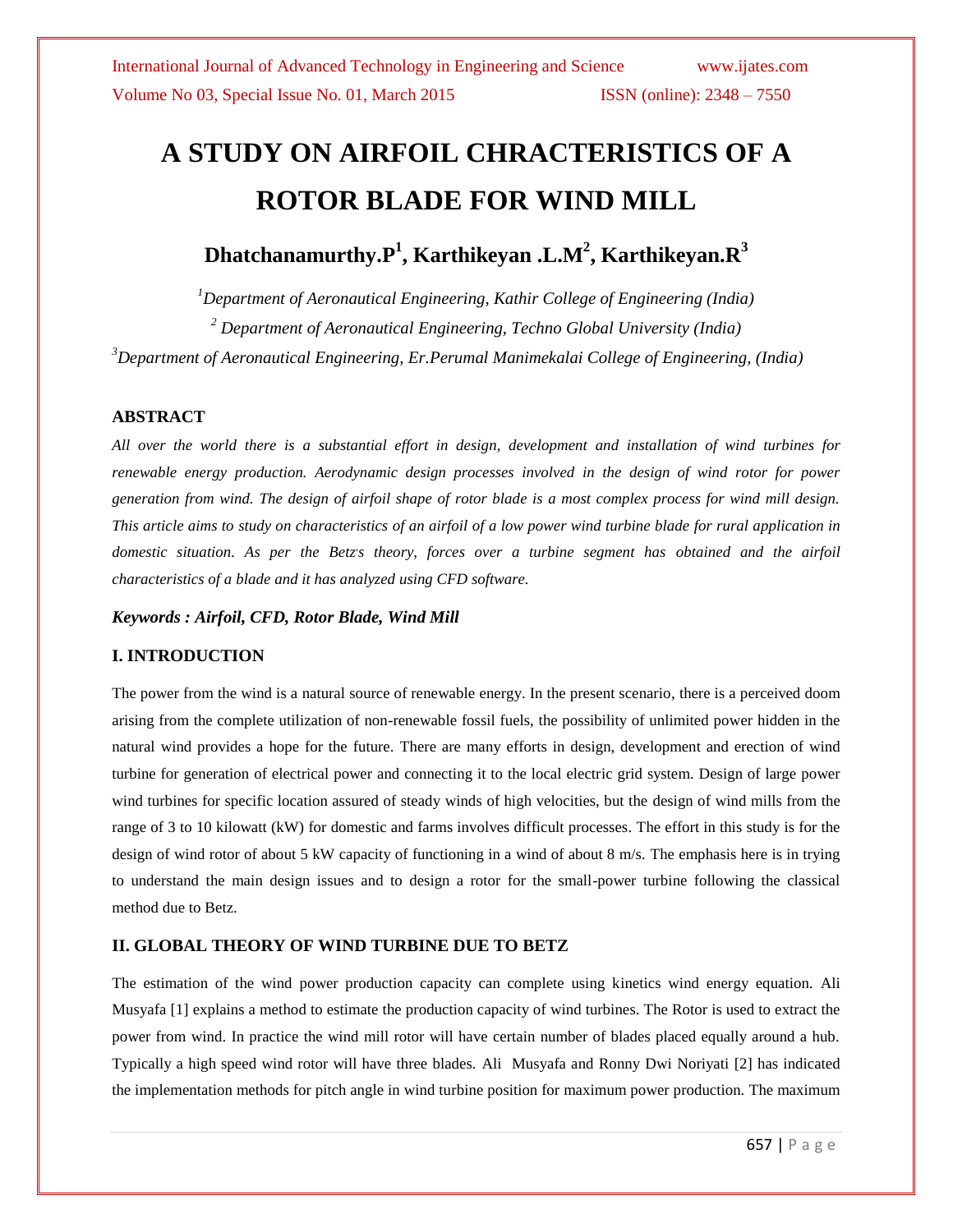power obtained from wind can calculate from Betz's law. Magdi Ragheb and Adam M. Ragheb [3] explain the global theory of wind turbine due to Betz. According to Betz's simplified analysis, there is a limit to the maximum value of power from a rotor and from oncoming wind. Fig 2 shows the wind turbine blade designed as per Betz's criterion.



**Fig 1: Velocity triangle at radius 'R' in relation to local airfoil**

## **2.1 Design of a wind rotor: The design targets**

In this study, a fast wind rotor for generating power of 5 KW has selected. For this high speed rotor we have three blades. For such a wind turbine, based on Betz hypothesis that:

- (1) Wind rotor is ideal, in the sense it has no hub and has an infinite number of blades which offer no resistance or drag to the passage of air through it.
- (2) The speed of air in front of it, at it and far behind is uniform across the cross sections.
- (3) The velocity everywhere is purely axial, that is the component of swirl induced by the blades is ignored.
- (4) The individual blades, made of aerofoil sections, have no tip losses and no tip vertices are shed.



**Fig 2: Wind turbine blade designed as per Betz's criterion; (a) Airfoil is NACA 23012, Design power = 5 kW, Tip speed ratio = 8, Wind speed= 7m/s, Blade diameter = 8.54 m; (b) 3 blade propeller with NACA 23012 airfoil, Tip speed ratio = 8, Wind speed = 7 m/s, Design power = 5 kW**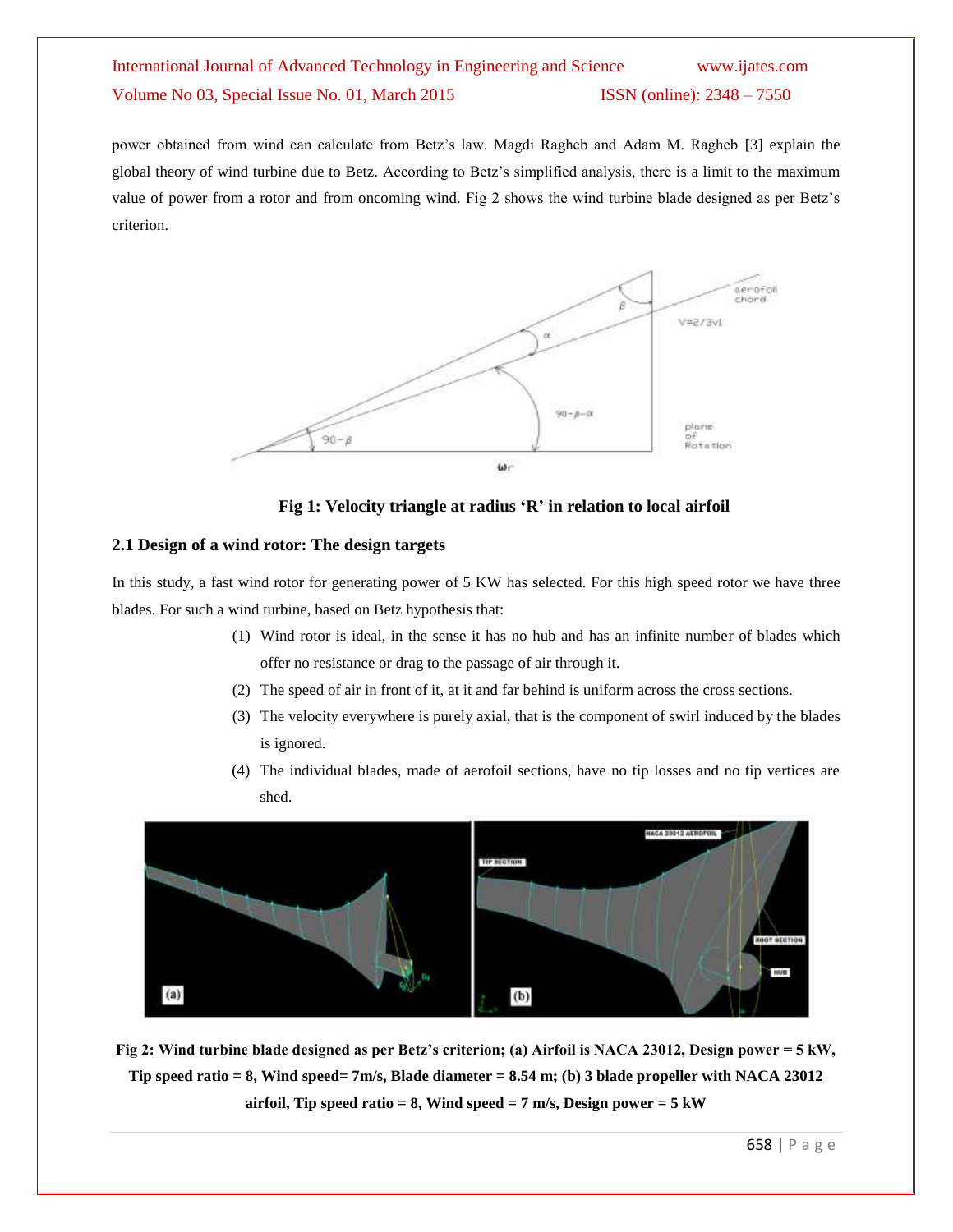Under these assumptions, we can obtain the distribution of local chord of the blade aerofoil as a function of the local radius r, the number of blades n, and the rotor tip-speed-ratio  $\lambda_D$ 

t (r)=2
$$
\pi
$$
R 1/n .8/9<sub>CL</sub> $\frac{1}{\lambda D2(\frac{r}{R})2+4/9}$ 

Where  $C_L$  is the lift coefficient corresponding to the max  $L/D$  for the aerofoil used.

## **2.2 Choice of The Aerofoil**

There are many kinds of airfoils used for the design of wind-turbine rotor blades. Few examples are Gottingen 623, NACA 4412, 4415, 4418, 23012, 23015 and 23018. Sandip. A. Kale and Ravindra N. Varma [4] has studied aerodynamics design of a horizontal axis micro wind turbine blade using NACA 4412 profile.



## **Fig 3: NACA 23012 Airfoil**

In this study we choose NACA 23012 airfoil for the rotor blade. In this case,

 $\lambda_{\rm D} = \pi / 108. R / C_{\rm L} / \sqrt{(r/R)^2 + 1/154}$ 

$$
\lambda_D = 0.0291. \ R/C_L/\sqrt{(r/R)^2 + 0.00649}
$$

For the NACA 23012 aero foil our CFD analysis shows a maximum L/D of about 53 corresponding to an incidence of 8 degrees for which the lift coefficient is 0.96 using a value of  $C_L$ =0.96, then the above equation becomes :

t (r) = 0.0303./ $\sqrt{(r/R)^2}$ +0.00649

## **Table 1: Distribution of t (r), β(r) and I as a function r/R**

| r/R       | $\epsilon$ (r) meter | $\beta(r)$ degree | (I) degree |
|-----------|----------------------|-------------------|------------|
| $0.0\,$   | .54                  |                   | 82         |
|           | 0.9677               | 50.19             | 31.81      |
| 02        | 0.5763               | 67.38             | 14.62      |
| 0.3       | 0.4000               | 74.56             | 7.44       |
| 0.4       | 0.3046               | 78.23             | 3.77       |
|           | 0.2456               | 80.54             | .46        |
| 0.6       | 0.2057               | 82.09             | $-0.09$    |
|           | 0.1762               | 83.21             | $-1.21$    |
| $\rm 0.8$ | 0.1545               | 84.05             | $-2.05$    |
| 0.9       | 0.1375               | 84.71             | $-2.7$     |
|           | 0.1239               | 85.24             | $-3.24$    |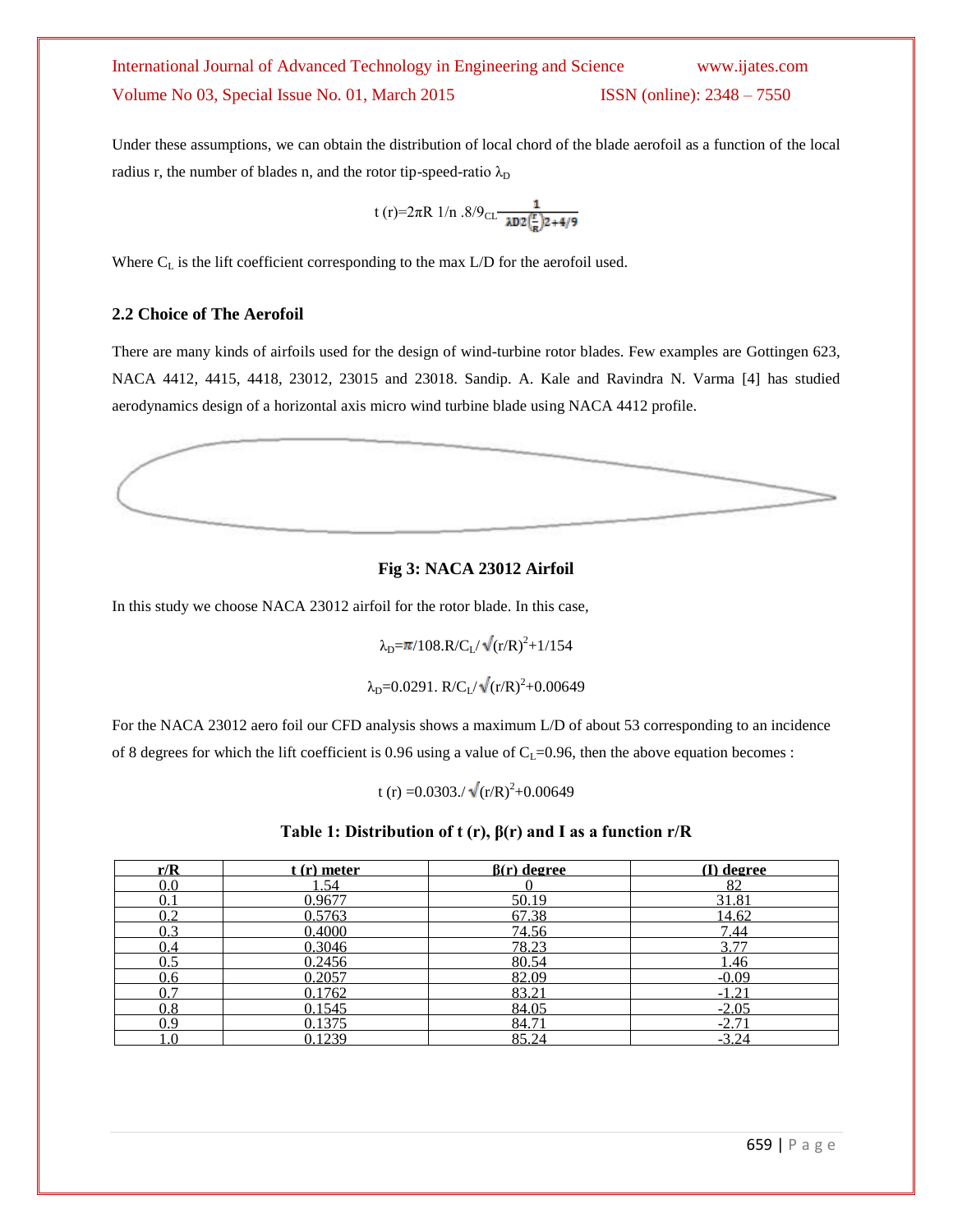# **2.3 Diameter 'D' of the rotor**

This being the high speed rotor we use the thumb-rule  $P=0.20 \times D^2 \times V^3$  to determine the diameter D for a given wind speed V.

For our case P=5000 W,V=7m/s

i,e 5000=0.20 $\times$ D<sup>2</sup> $\times$  7<sup>3</sup> or D=8.54m

For thin wind rotor  $t(r)$  is given by (for R=4.27m)

 $=0.1294/\sqrt{(r/R)^2+0.00649}$  (m)

From this we can compute t (r) as shown in the table 1.



# **Fig 4: (a) Aerofoil is placed between (0,0) and (1,0); 4 (b) Quadrilateral grids around the airfoil with suitable clustering**

### **2.4 Setting angle for the profiles**

At any section r we have the velocity triangle shown in fig 1, under optimum or Betz's condition.

 $tan \beta = \omega r/v = 3/2 \omega r/v_1 = 3/2 \omega r/v_1$ . (r/R)

 $=3/2$  . $\lambda_D$  (r/R)

Where by definition  $\lambda_D = \omega R/v_1$ ,  $v_1$  being free stream velocity. For the present case  $\lambda_D=8$  and we have

tan  $\beta$  =12(r/R)

We can now compute  $\beta(r)$  as function of r/R as shown in the table 1.



**Fig 5: (A) Close View Of The Grid Around Naca 23012 Aerfoil; (B) Close View Of The Grid At The Leading Edge**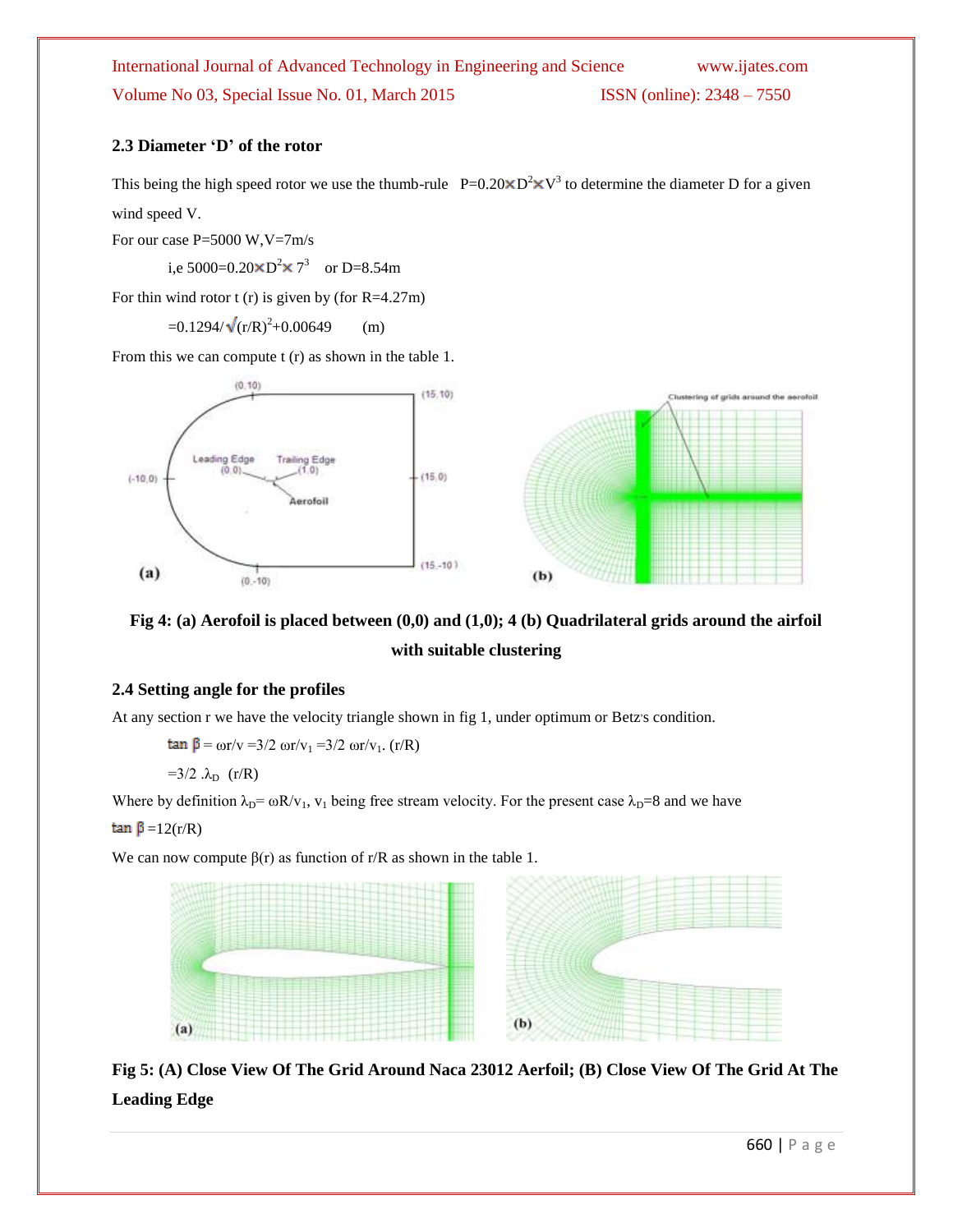As we can see from the velocity triangle  $\beta$  is the direction of the resultant velocity at the Plane of the rotor at a radius r. For its best performance the aero foil should take this "free stream" at an optimum incidence α, where  $L/D$ is Maximum. We have chosen NACA 23012 as the aero foil and this aero foil has a maximum L/D of about 70 around an incidence of 8°, where the lift coefficient is 0.96. We choose the keep the incidence same for all the sections although one may choose different incidence. With thin the following distribution of setting angles Z results along the radius of the rotor blades. The table 1 shows the distribution of chord t (r), local flow angle with respect to the flow direction  $\beta(r)$ , setting angles (I) as a function r/R.

### **III. COMPUTATIONAL FLUID DYNAMICS**

Thanks to the continuous developments in more and more powerful computers, with enormous speed and storage capabilities, the field of Computational Fluid Dynamics (CFD) has now reached a stage of maturity where it is claimed that it possible to do, routinely, computations to obtain simulation of complex flows over complex geometries and for real-life flow situations -- very reliably and in a short time. Over the years the field of grid generation has grown from simple rectangular body piercing grids to body conforming grids. There are also zonal methods for grid generation for dealing with special set of geometry in given shape, overlapping grids and unstructured grids. The field of grid generation has indeed grown into a fully mature field. We use in this study FLUENT which is the flow code and the GAMBIT which is the grid generation code.

We have studied in this report the geometric parameters such as extent of domain for computations, the role of relaxation parameters in the process of numerical convergence of numerical solution. Furat Abdal Rassul Abbas and Mohammed Abdulla Abdulsada, [5] have studied the simulation of wind-turbine speed control using MATLAB. For validation we have chosen baseline NACA 23012 aerofoil as a candidate since our study in this project concerns the same aerofoil with split flap on it. This validation study contains comparison of basic aerofoil lift, drag vs. angle of attack as a basis of validation. We have chosen standard experimental results available in literature. Based on this study we fix up range of parameters for our investigation of flow over the split flap.

### **3.1 Characteristics of NACA 23012 as validation Exercise**

Fig 3 shows NACA 23012 aerofoil and Table 1 contains standard coordinates. These coordinates are imported to GAMBIT and quadrilateral grids are created over sub-domains into which the main domain of fluid flow hs divided. The numerical flow domain taken for this study has shown in Fig.4 (a). The aerofoil is placed between (0,0) and (1,0). The chord of the aerofoil is thus unity. Fig.4(b) shows the quadrilateral grids around the airfoil with suitable clustering. Close view of the grid around NACA 23012 aerfoil as shown in fig 5(a). Fig 5(b) shows closely spaced grid around leading edge close to the body in order to pick up rapid changes taking place in that region. In this study, spalart allmaras one equation code has choose for model.

We have retained default options for parameters in the model and we have used second order upwind finite differencing. In fluent for solving simultaneous equations, various iterative methods are available and that results from discretisation of equation of conservation of motion from finite volume grid chosen. It's been our experience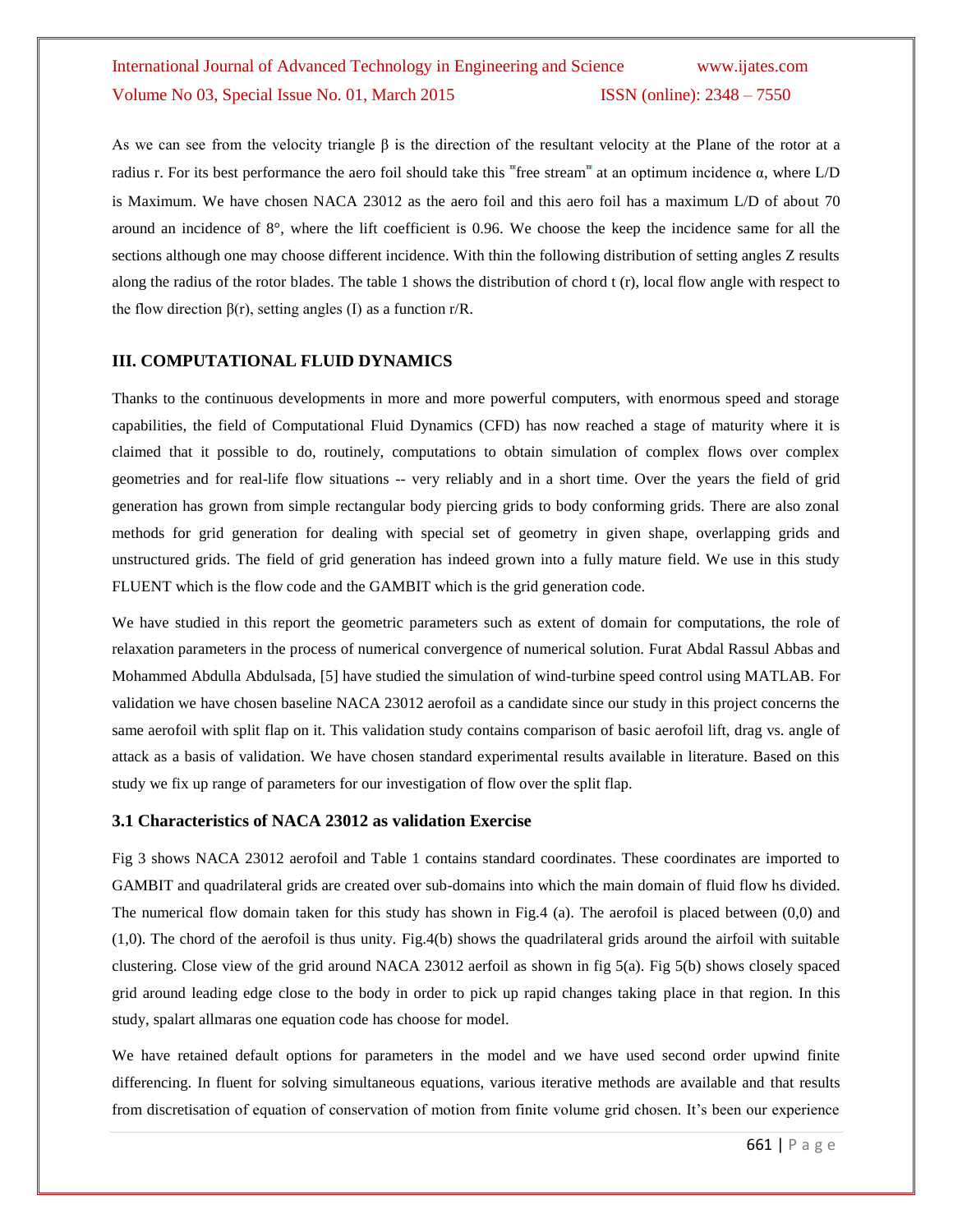that converging results are obtained with relaxation factor continuity x and y and turbulence viscosity has set as 0.3. We had chosen inherent choice as an available option in fluent. Fig 6 shows the lift and drag characteristics of basic NACA 23012 aerofoil compared with Experimental values.



**Fig 6: Lift and Drag characteristics of basic NACA 23012 aerofoil compared with experimental values**

### **3.2 Flow Simulation Versus Prediction Capabilities of CFD**

Although considerable progress has been made in the field of computational fluid dynamics by the way of excellent algorithms, of flow models for particularly turbulent flows as well as the equations of conservation laws of fluid dynamics, very many software's available in the literatures. In general fluid mechanics particularly that there is large number of extraneous parameters peculiar to algorithm or to flow model, turbulent etc. one of the essential steps in CFD namely the grid generation also would involve several parameters peculiar to geometry, some of these would include the need for special grids around specific flow regions where flow gradients are high as well as peculiarity of grids for capturing boundary layer. We would like to distinguish the simulation capabilities from predictive capabilities of the given software. We mean by simulation capability the possibility of obtaining any experimental results considered to be accurate but known as the time of computation.

In simulation, it may so turn out that on reasoning the code it's just possible to mimic the experimental results. Often this may take some time. In itself this capability also is of practical importance because after having fixed up the